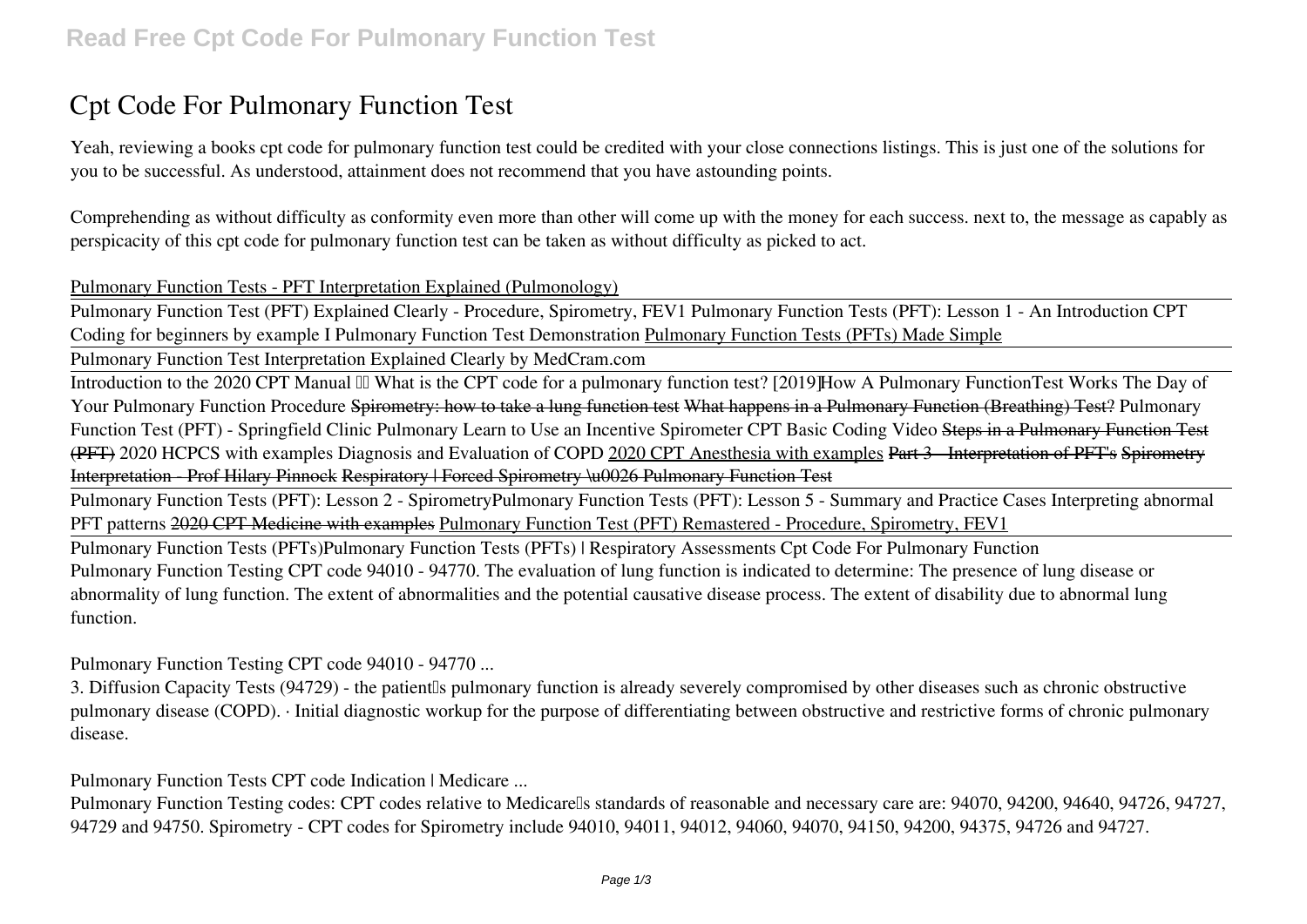# **Read Free Cpt Code For Pulmonary Function Test**

### Billing and Coding: Pulmonary Function Testing LCA

Common Pulmonary Testing Codes. The following CPT® codes are those associated with the most common adult pulmonary function tests: 94010 Spirometry, including graphic record, total and timed vital capacity, expiratory flow rate measurement(s), with or without maximal voluntary ventilation. This code reports screening spirometry without post bronchodilator study: Do not report it with codes 94150, 94200, 94375, or 94728.

### Reach Full Capacity of Pulmonary Function Test Coding ...

Answer: CPT code for pulmonary function testing is essentially 94010 (spirometry, including graphic record, total and timed vital capacity, expiratory flow rate measurement[s], with or without maximal voluntary ventilation). A lot of many physicians consider they can bill 94010 for a hand held peak-flow meter, which has no code and is not distinctly billable.

### CPT code for pulmonary function testing - Blogger

Activities that include 2019 cpt code for pulmonary function test It looks and sounds great for many peoples informations Federal Register cpt code 70547 CPT Code List Federal Register Federal Register diagnostic imaging services cpt code listing 2016 cpt code description cpt code description cpt code description ct abd.

### 2019 Cpt Code For Pulmonary Function Test kitore 2020

A common pulmonary function laboratory practice is to use the CPT code 94620 (simple exercise test) for the 6-minute walk test. To use this CPT code, however, it would probably be prudent to measure 1 or 2 cardiorespiratory variables (eg, heart rate, pulse oximetry) in addition to noting the exercise tolerance.

#### Pulmonary Function Testing: Coding and Billing Issues

CPT code 94669 is used when a mechanical device is used to achieve high- frequency chest wall oscillation (HFCWC), such as a HFCWC device. 94667 $II$ Manipulation chest wall, such as cupping, percussing, and vibration to facilitate lung function, initial demonstration and /or evaluation. 94668 subsequent.

## Coding Guidelines for Certain Respiratory Care Services ...

coding essentials for respiratory therapy pulmonary function Sep 06, 2020 Posted By Zane Grey Library TEXT ID f6002d6b Online PDF Ebook Epub Library code descriptions buy 2014 coding essentials for respiratory therapy pulmonary function by medlearn online on amazonae at best prices fast and free shipping free returns

#### Coding Essentials For Respiratory Therapy Pulmonary ...

The ATS Coding & Billing Quarterly newsletter summarizes key information on coding, billing, documentation and regulation policy changes that are relevant to clinicians in respiratory, critical care and sleep medicine. The quarterly publication, which is shared with ATS members who practice in the U.S., covers issues such as new CPT and ICD-10-CM codes, changing CPT and ICD-10-CM nomenclature ...